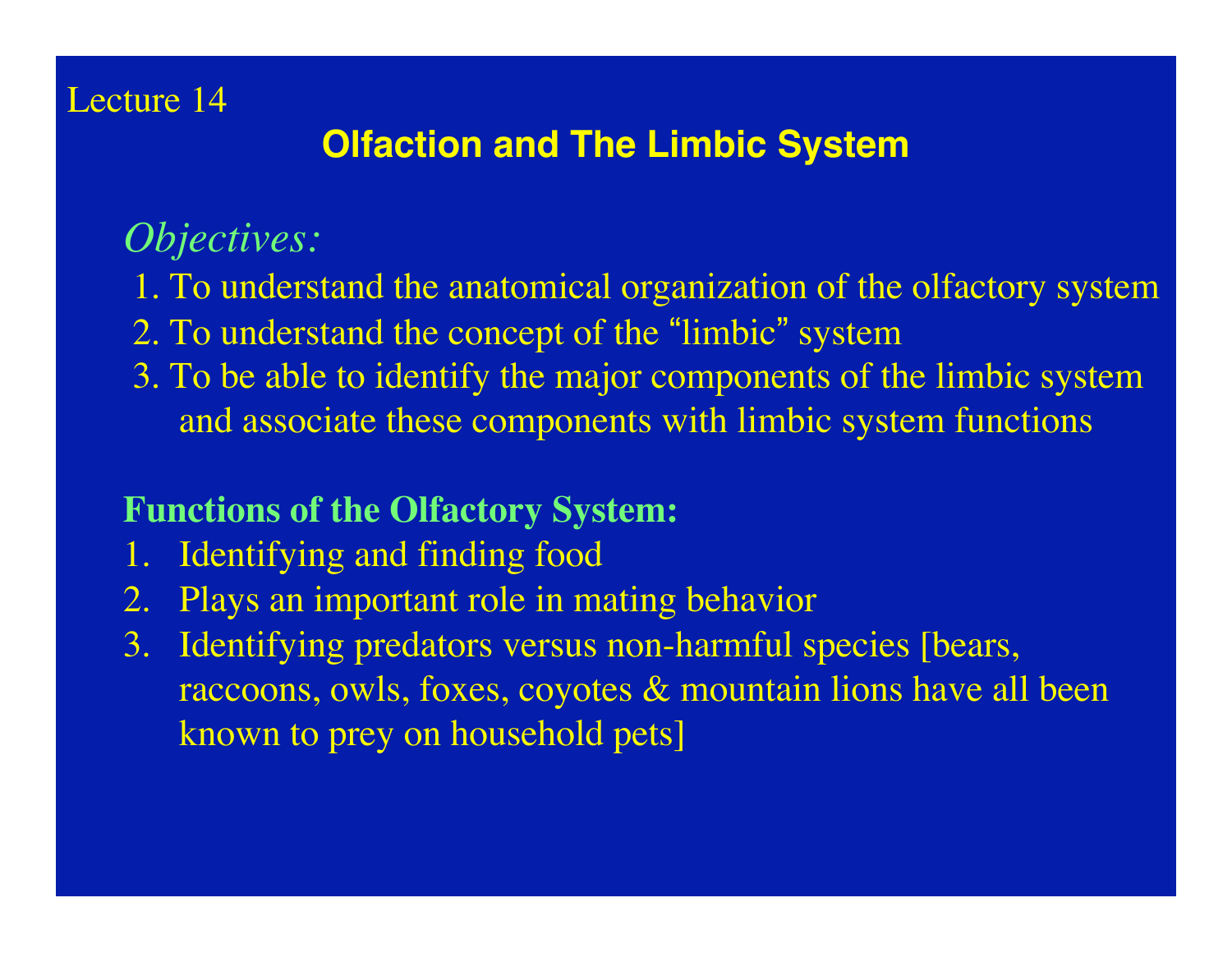**The Olfactory System:** 1. **Modality** — Olfaction (SVA) **2. Receptors** — bipolar cells located in the olfactory epithelium within the upper nasal cavity.



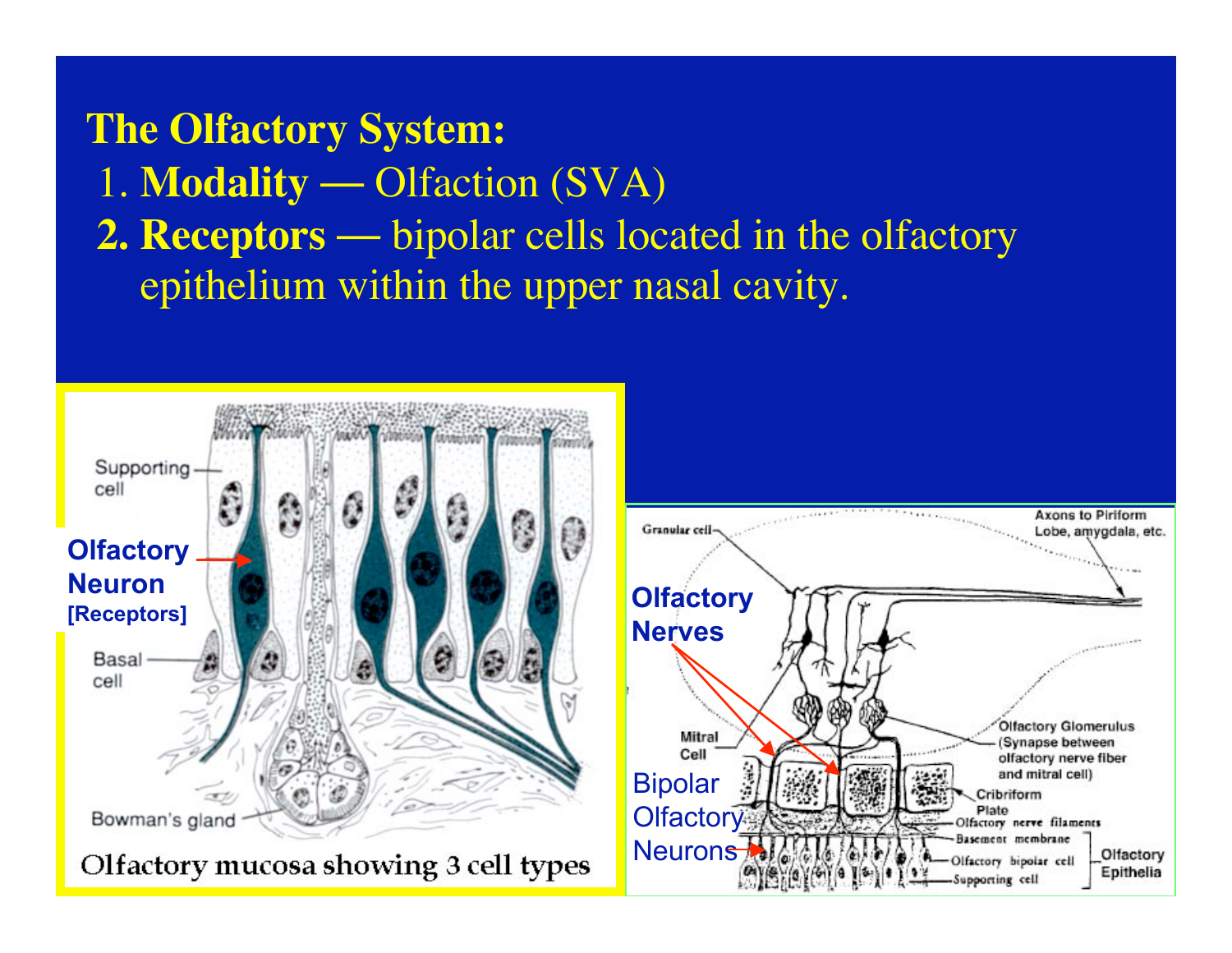**Odor molecule-->7TMr--> G Protein-->adenylate Cyclase-->cAMP or phospholipase C--> opens Ca2+ or Na channels on cilium--> Membrane depolarization**



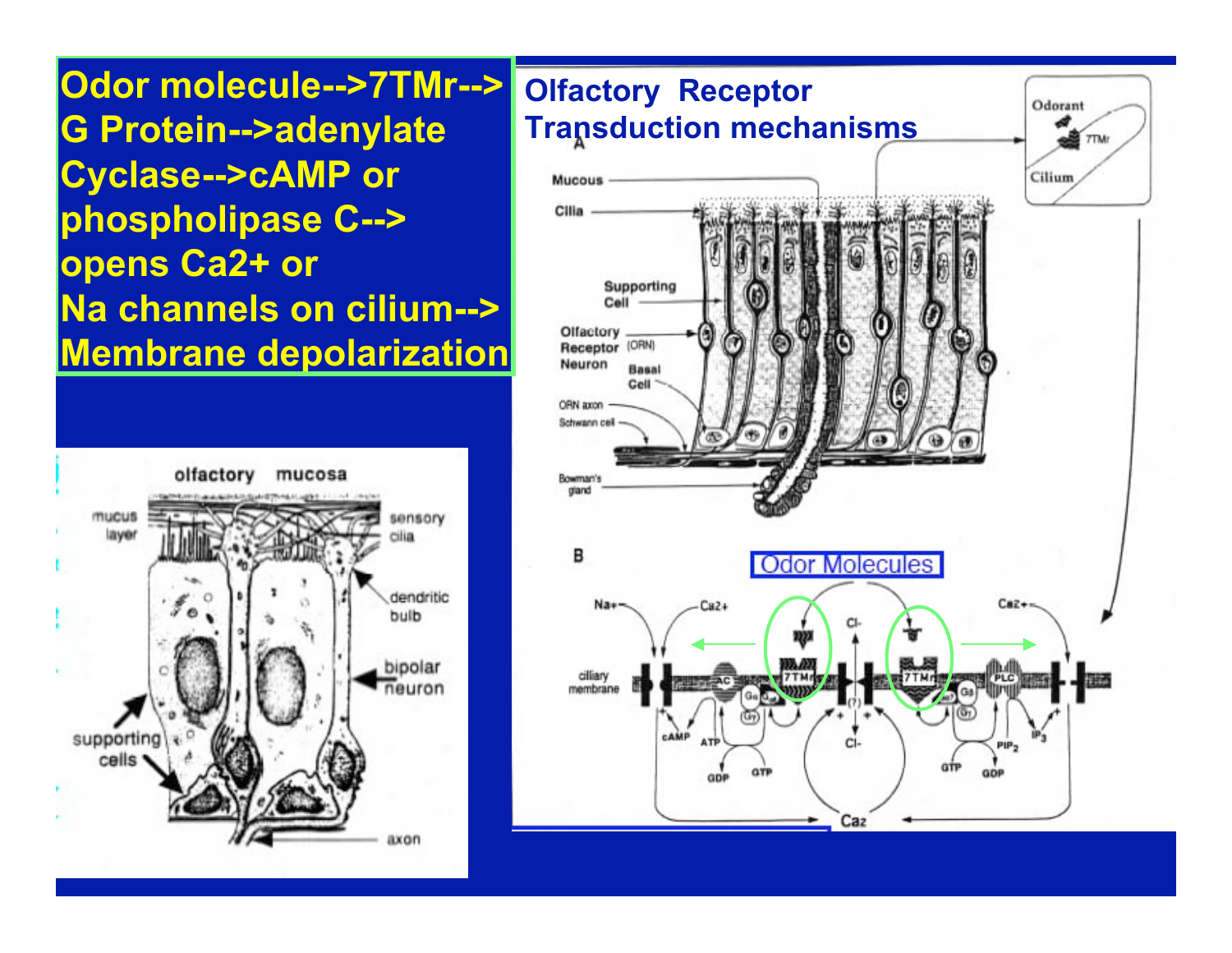**3. First Order Neurons** = receptor cells = the bipolar olfactory neurons located in the olfactory epithelium. The nonmyelinated axons of these neurons gather into bundles that collectively form the olfactory nerve. Olfactory nerve bundles penetrate the cribiform plate of the ethmoid bone to enter the olfactory bulb.

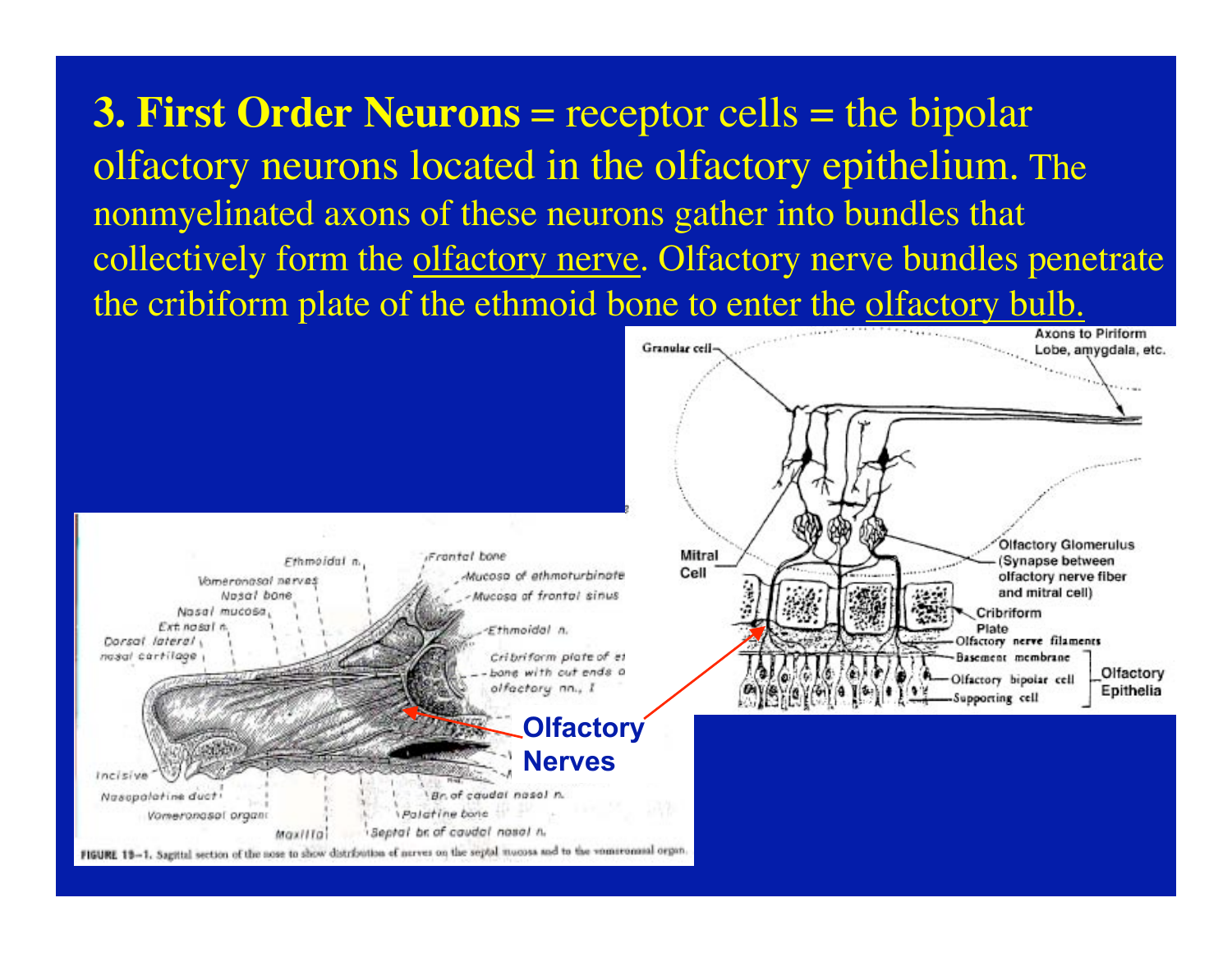**4. Second Order Neurons** = *mitral cells* in the olfactory bulb. The axons of these cells form the olfactory tracts (striae). **5.** The **olfactory tract** terminates by bifurcating into a *medial* and *lateral olfactory stria* which project, respectively, to the **septal area** (olfactovisceral reflexes) and **piriform cortex** (conscious awareness of olfaction).

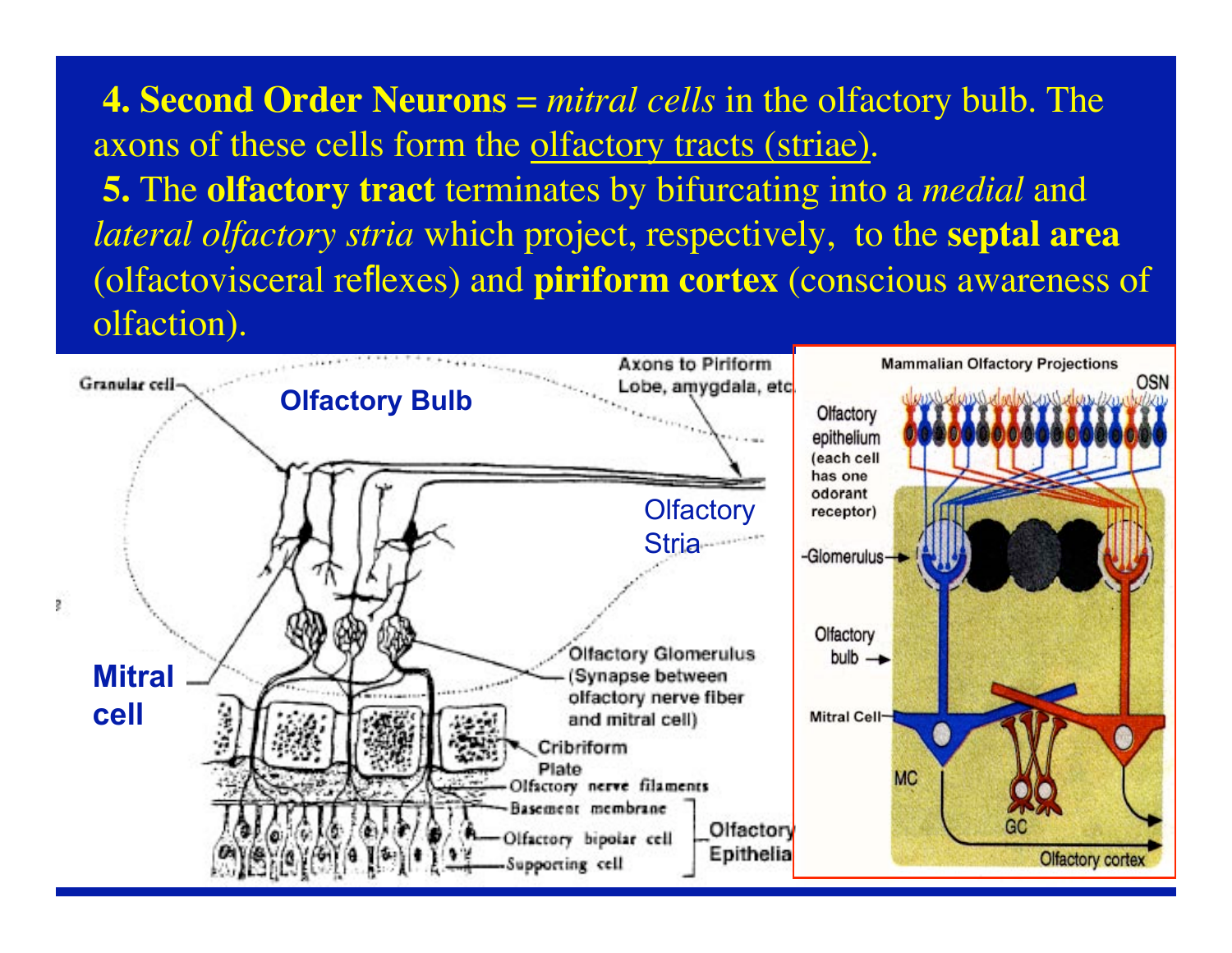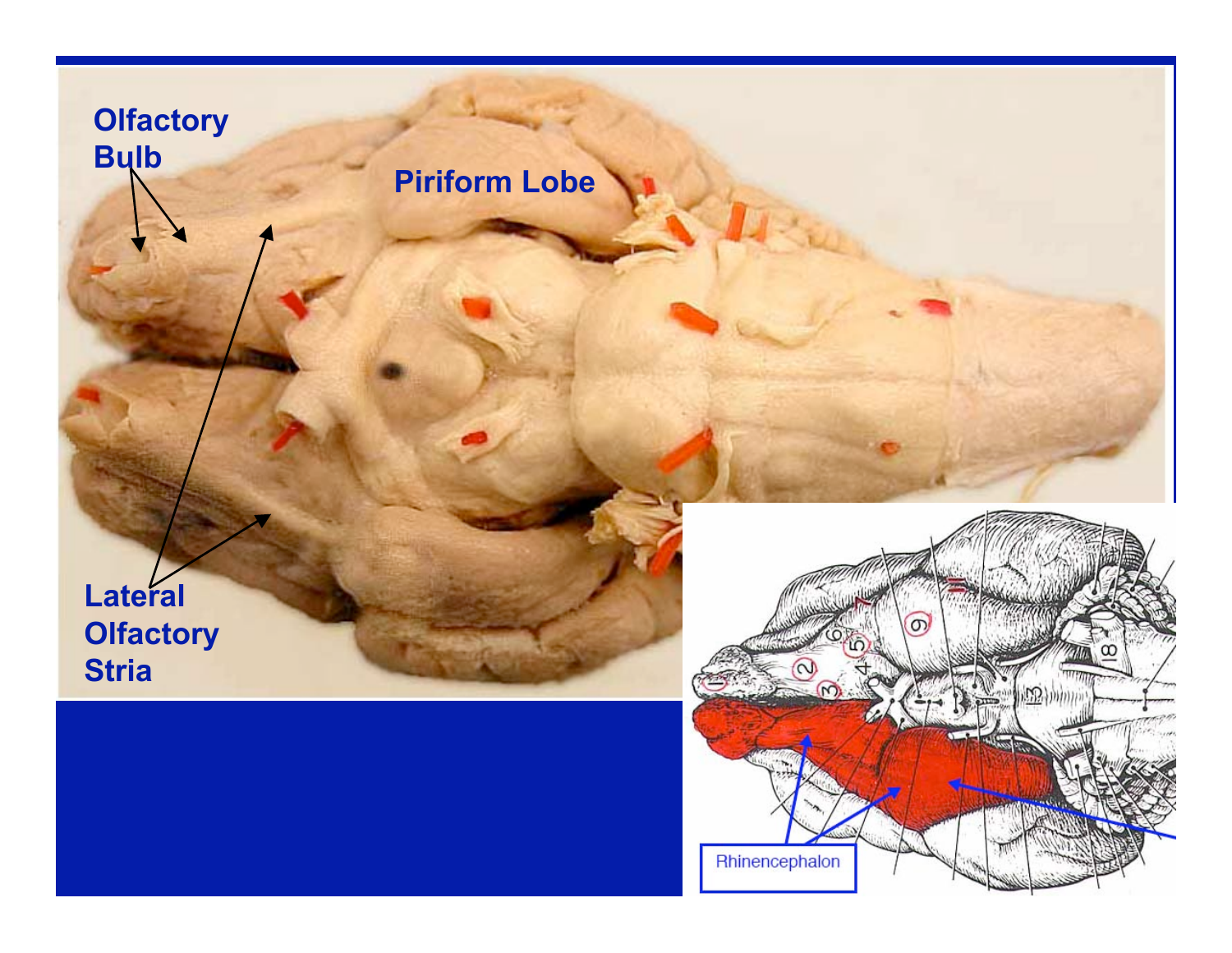#### **The Limbic System: Historical Perspective**

The term limbic is derived from the latin word "limbus" which means "border". Limbic refers to fact that the cortical structures which comprise the system form a border around the brainstem. James Papez suggested in 1937 that the limbic structures which surrounded the brainstem were involved in emotions.



**professor of Neurology at Cornell University. He studied the sites of lesions in dogs caused by the rabies virus**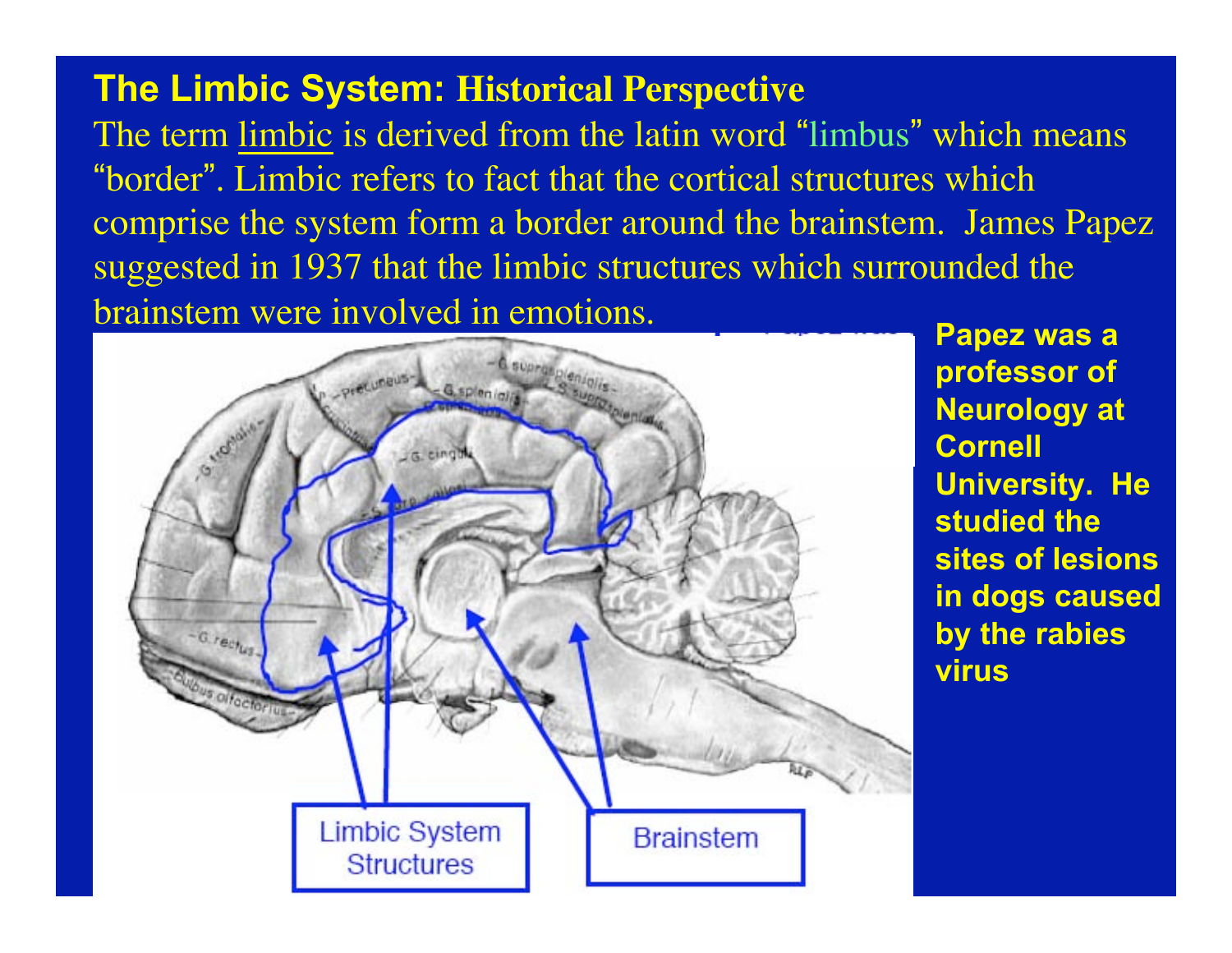# **The Limbic System:**

### **1. Functions:**

 In domestic animals the limbic system is concerned with 1) **emotions of importance to survival** (emotions associated with self preservation, such as escape, defense, feeding, etc.; and emotions associated with species preservation such as territorial defense, courtship, mating, etc.); and 2) processes involved in **learning and memory**.



Scene from The Amityville Horror-2005- Melissa George



Dakota Fanning War of the Worlds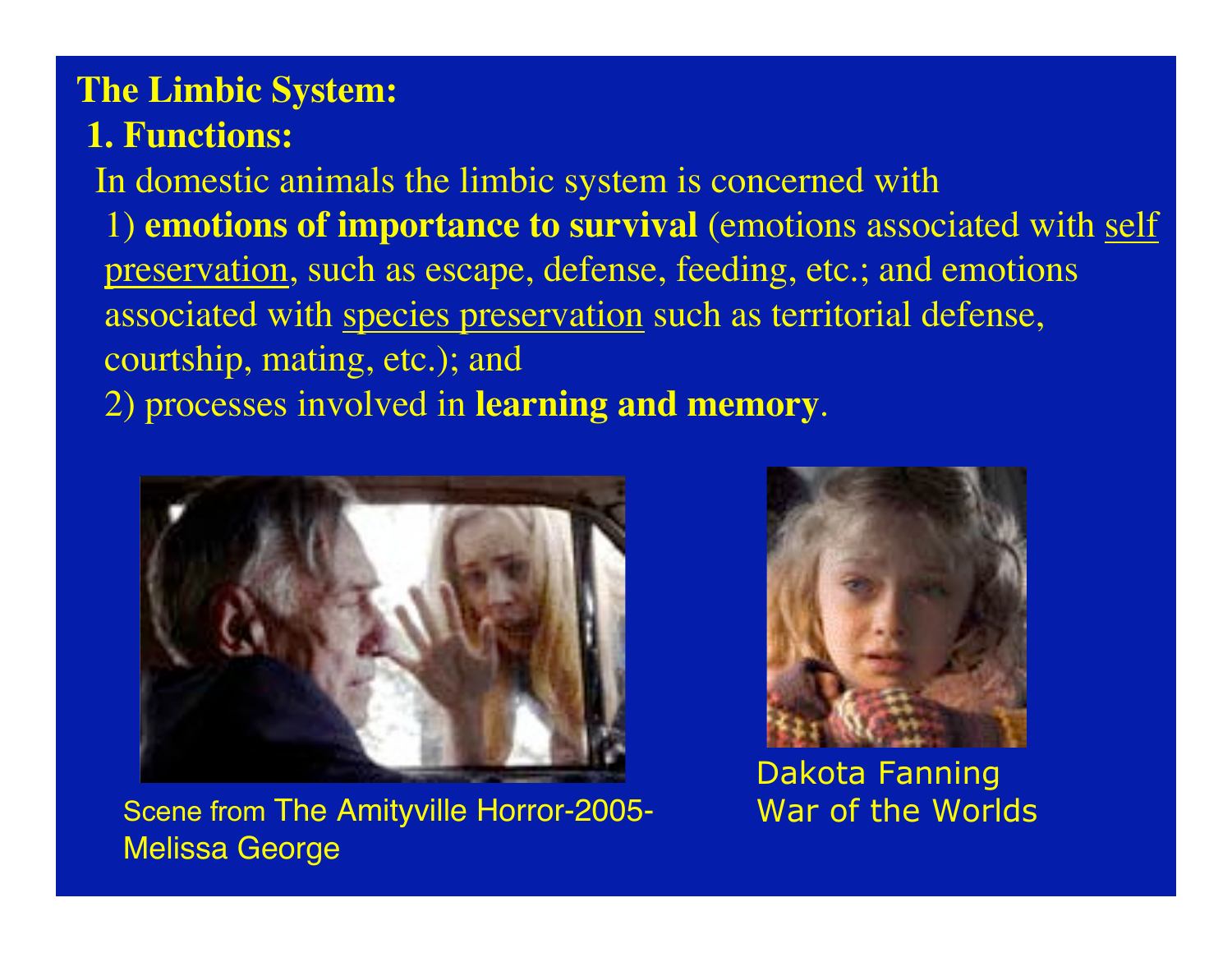**2. Criteria for being included in the limbic system**: A. **Rich innervation** by axons containing indoleamine (i.e., serotonin) and/or catecholamine (i.e., dopamine or epinephrine) neurotransmitters

 B. **Low threshold for seizure activity**; stimulation of the hippocampus or amygdala in cats induces "psychomotor" convulsions characterized by abnormal behavior (fear/rage) followed by tonic/clonic convulsions.

 Dogs in the 1940's were fed dogfood preserved with nitrogen trichloride--> caused necrosis of the piriform lobe and hippocampus--> lead to psychomotor seizures; most common cause of psychomotor seizures today is lead poisoning

C. **Direct or indirect connections to the hypothalamus**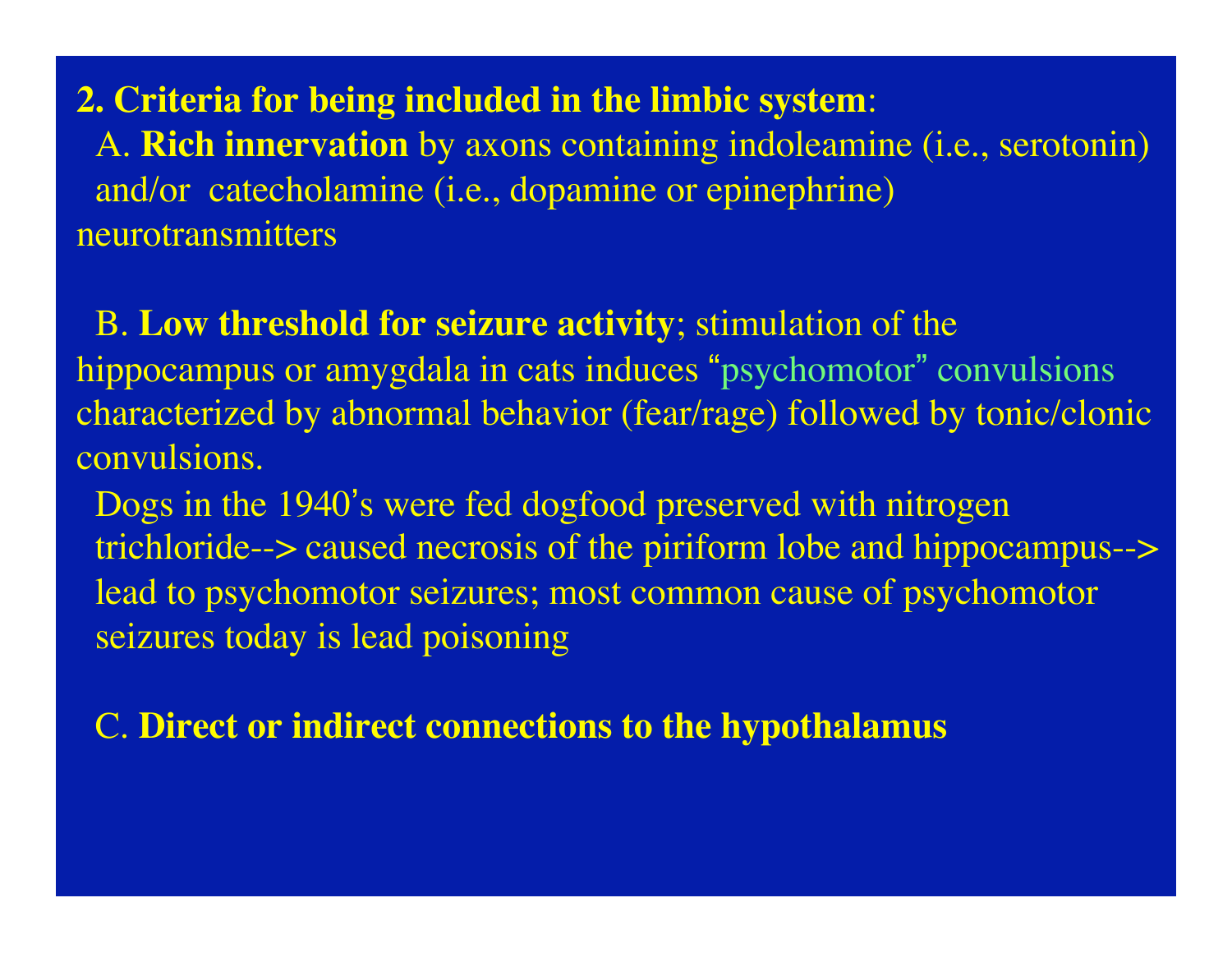### **3. Components:**

 Hippocampus; Cingulate Gyrus; Amygdala; Septal Area; portions of the Thalamus; Piriform lobe; and Mammillary Bodies of the Hypothalamus

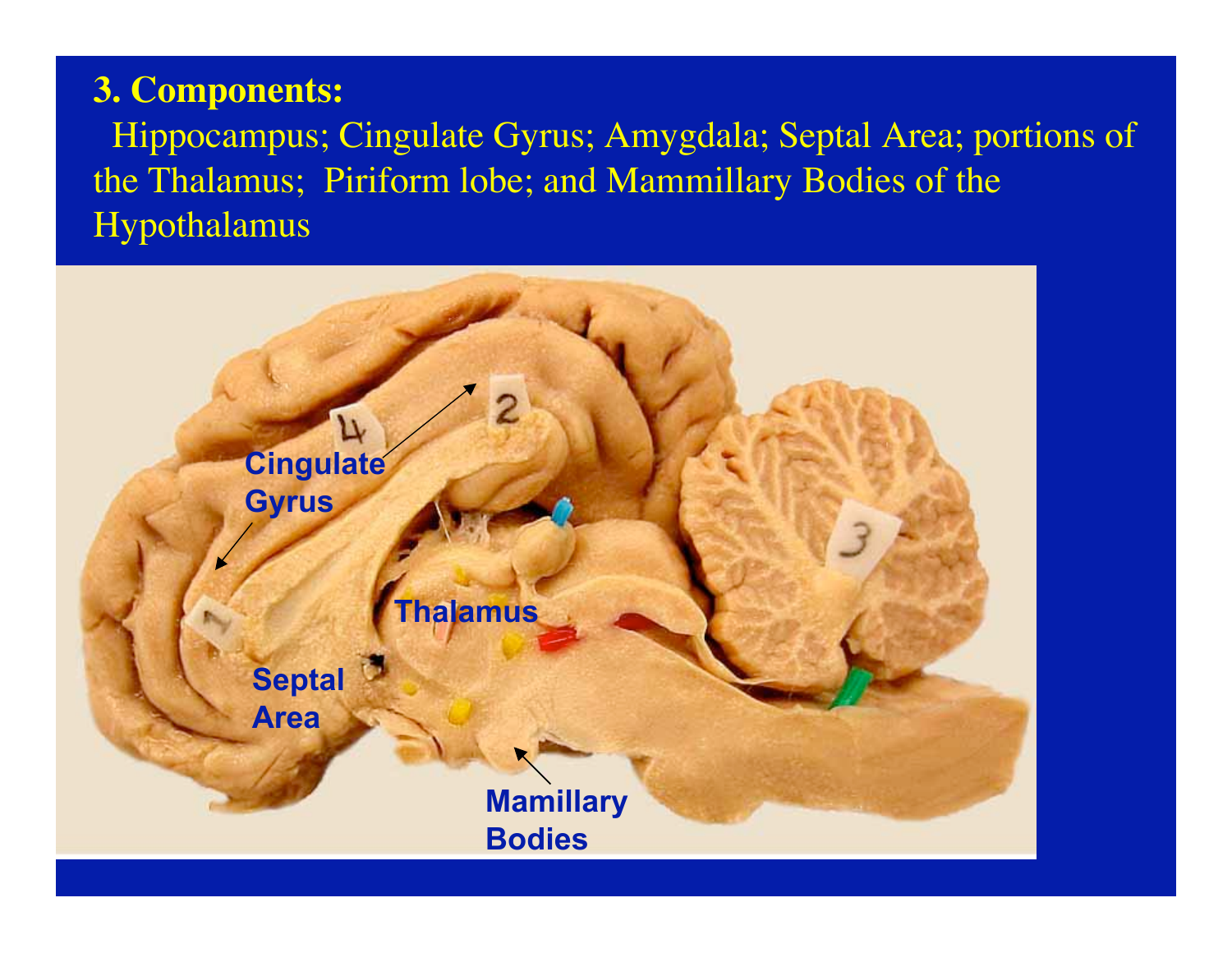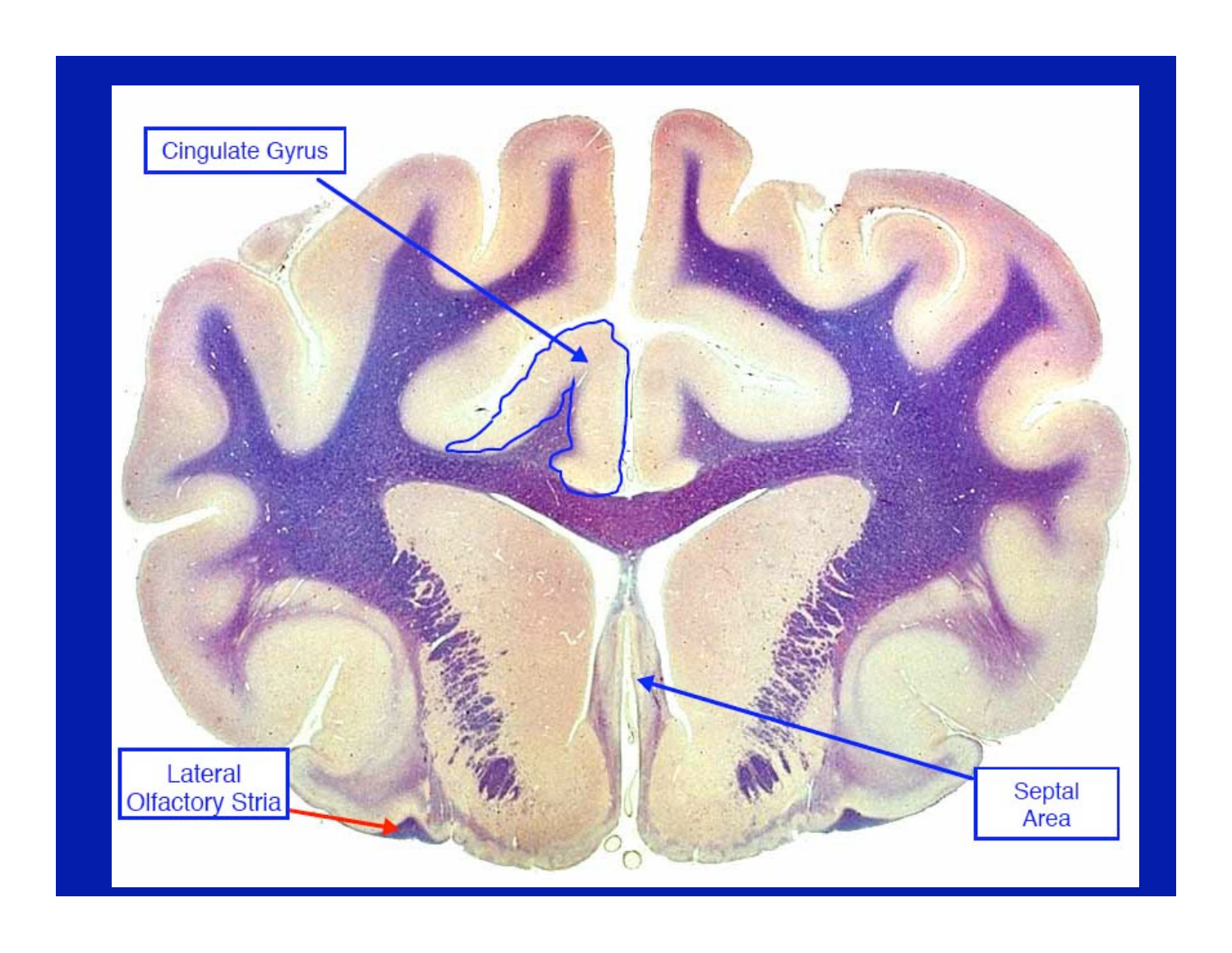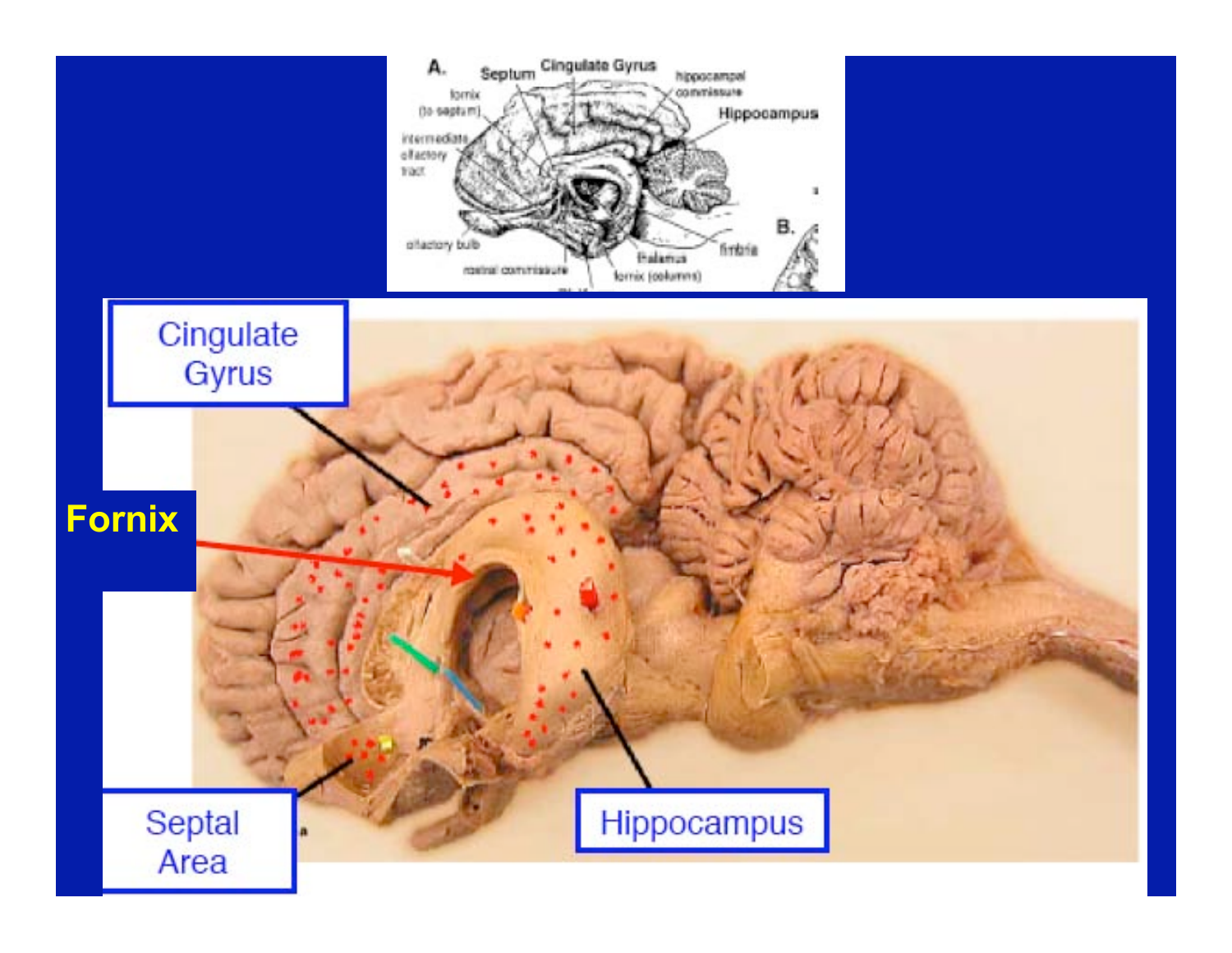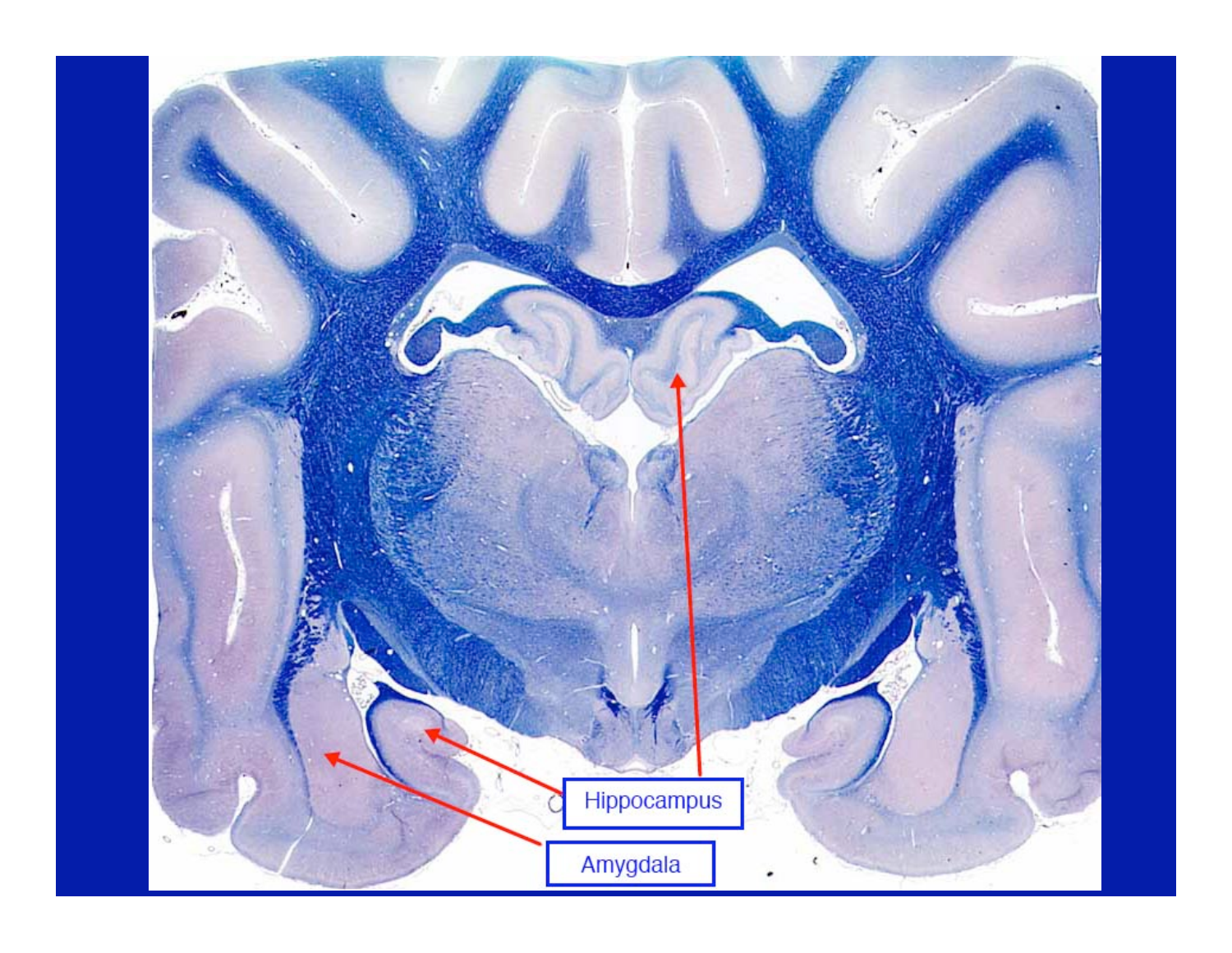**Crossbred Dogs! Malamute X Pointer = Moot Point, favorites of lawyers but…it doesn't seem to matter. Bull Terrier X Shitzu = Bullshitz, a gregarious but unreliable breed. And Now for Something Completely Different:**

**Pointer X Setter = Poinsetter, a traditional Christmas Pet**

**Great Pyrenees X Dachshund = Pyradachs, a puzzling breed.**

**Pekingnese X Lhasa Apso = Peekasso, an abstract dog.**

**Irish Water Spaniel X English Springer Spaniel = Irish Springer, a dog fresh and clean as a whistle**

**Labrador Retriever X Curly Coated Retriever = Lab Coat Retriever, the choice of research scientists.**

**Newfoundland X Basset Hound = Newfound Asset Hound, a dog for financial advisors. Bloodhound X Labrador = Blabador, a dog that barks incessantly.**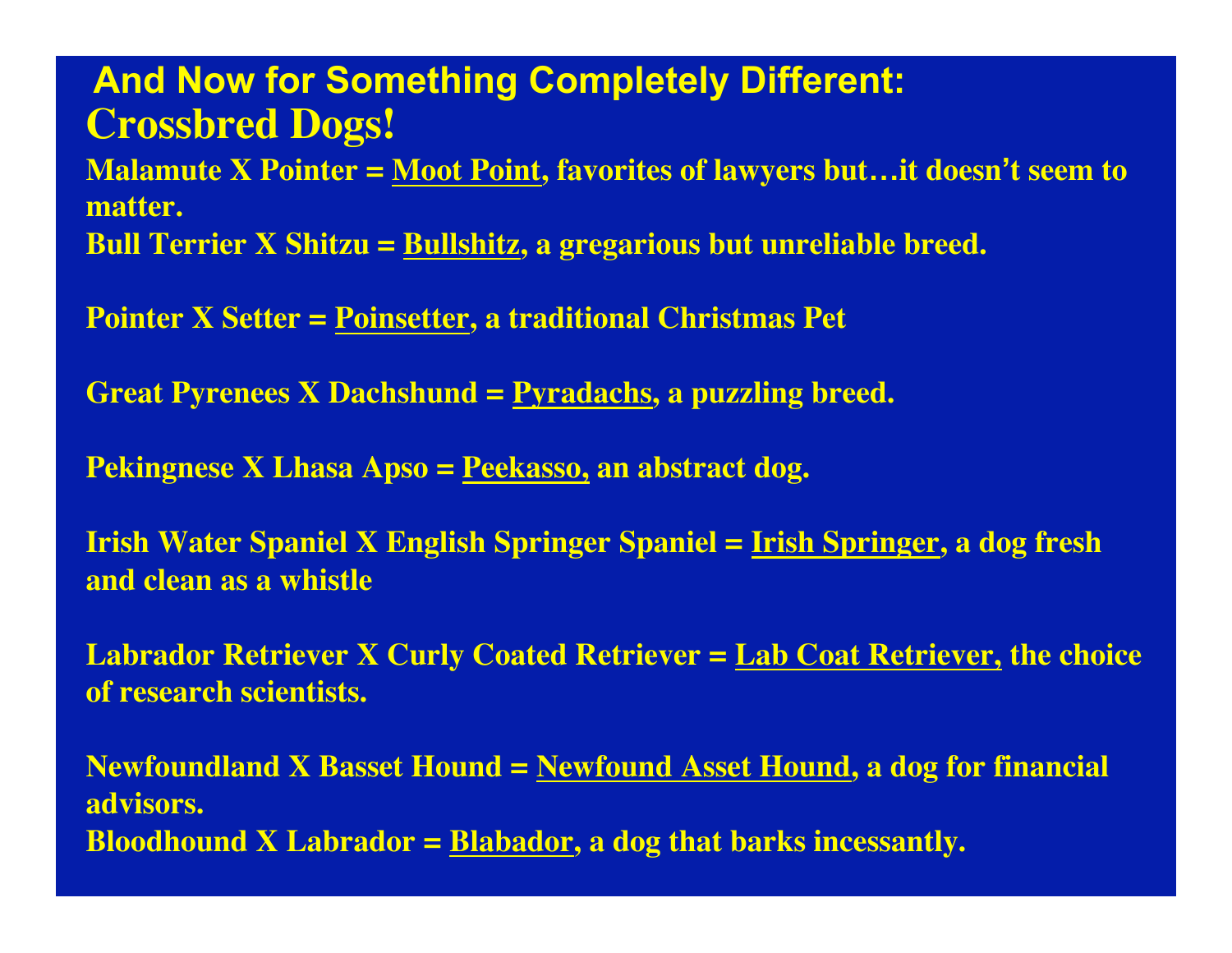### **Individual Limbic Structures and Possible Function:**

In general the **neocortex has a dampening effect on emotional behavior**. This is illustrated by *sham rage*— which occurs following removal of the cerebral cortex from a cat or dog. It is characterized by: lashing of the tail, vigorous arching of the back, clawing and attempts to bite, and autonomic responses. It is called sham rage because unlike genuine rage, the anger occurs spontaneously or can be triggered by mild tactile or other non-noxious stimuli.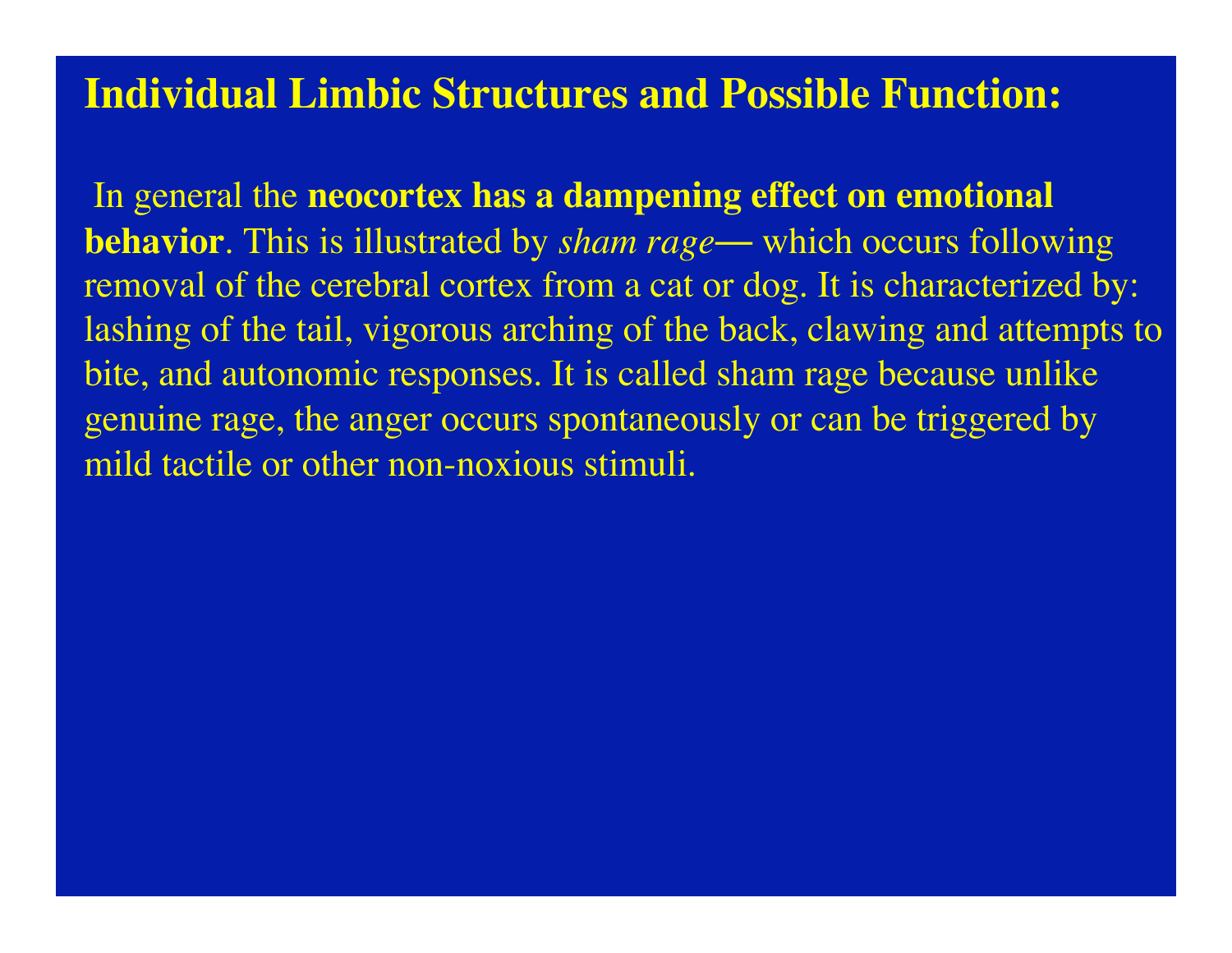**Hippocampus** — a three layered cortical structure (archicortex) which has long been thought to be an important cortical region for associative learning and memory (particularly memory acquisition or short term memory). Both amnesia patients and animals with hippocampal damage exhibit time-dependent impairments in behavioral tasks generally described as associative or relational in nature. It is also important to note that this area of the brain has a very low seizure

threshold.

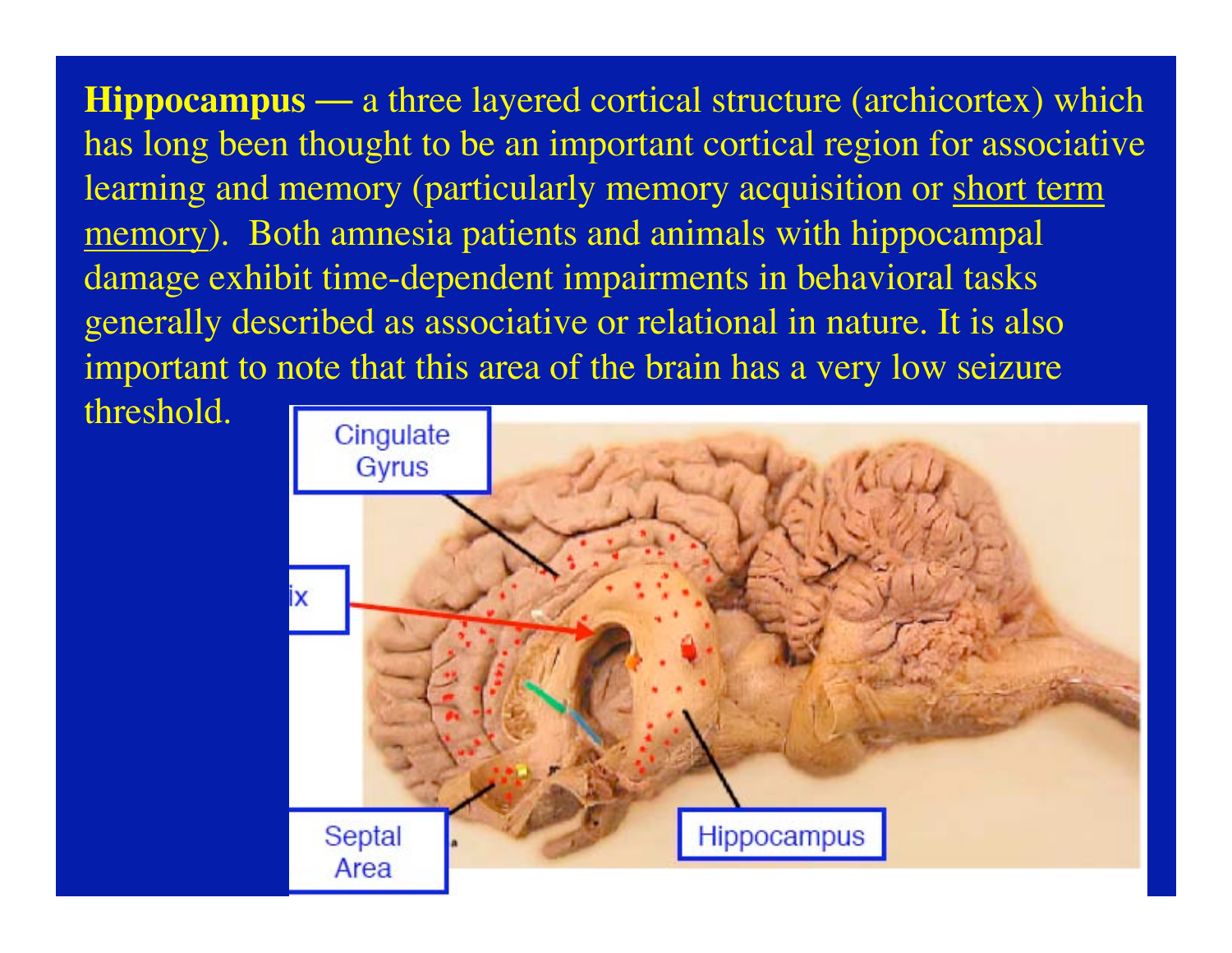Hippocampal Atrophy is one of the first signs of Alzheimer's Disease. The image below shows MRI scans of a normal and an Alzheimer's brain.



Fig. 2 Arrow highlights the body of the hippocampus. Image on right is from a patient with atrophy.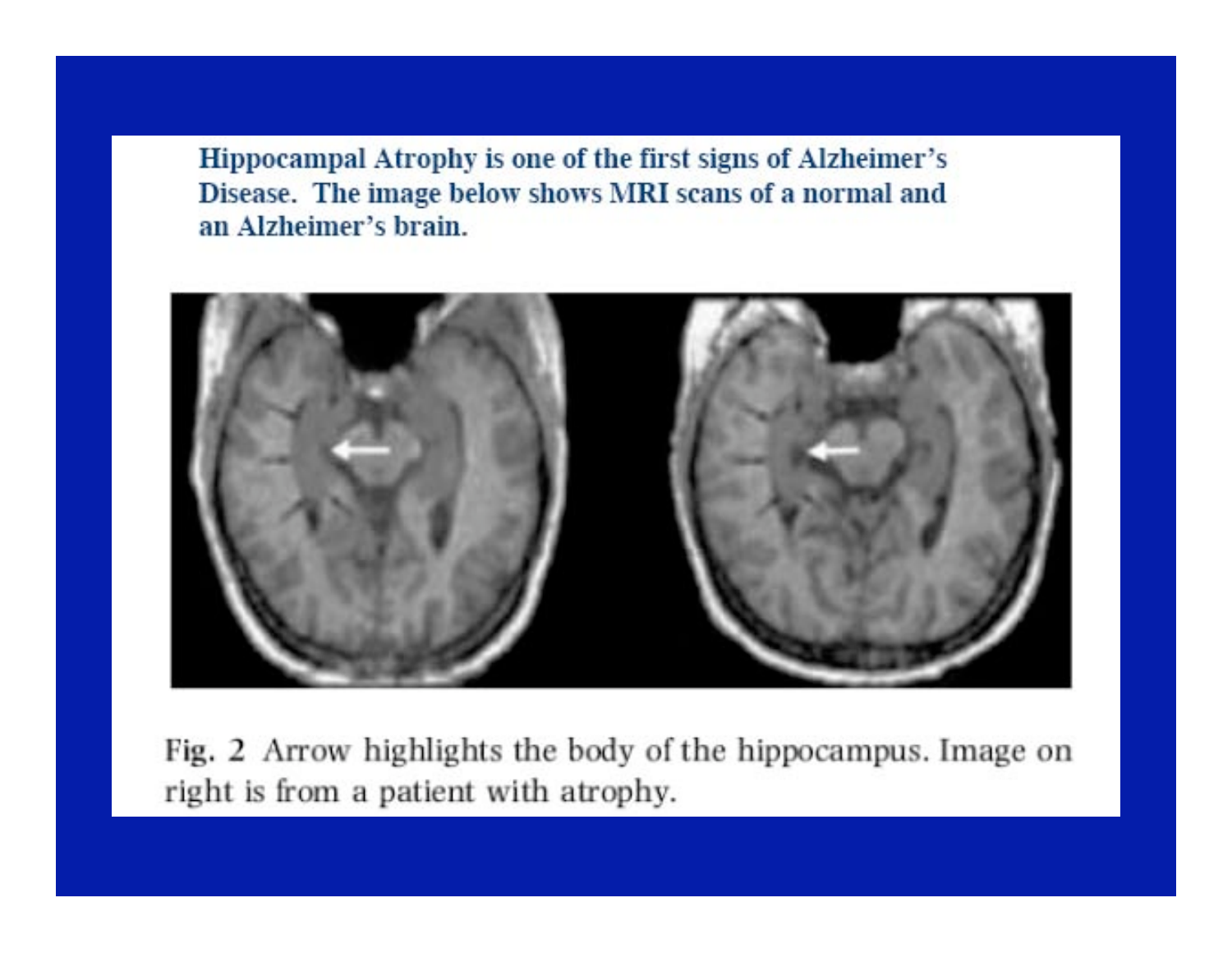**Septum** — a small but conspicuous cortical area that is involved in a variety of physiological and behavioral processes including emotions, relief of fear, docile behavior and stress, as well as, a role in autonomic regulation (e.g., water/food intake, hibernation, etc.). It is a very ancient structure. *Stimulation* induces docile behavior and can suppress many autonomic responses [animals with electodes in septal area will bar press; Pleasure Area]. *Lesions* result in rage and aggressive behavior

and can trigger many autonomic responses.

Cingulate G

Septum

Mamillary

**Bodies** 

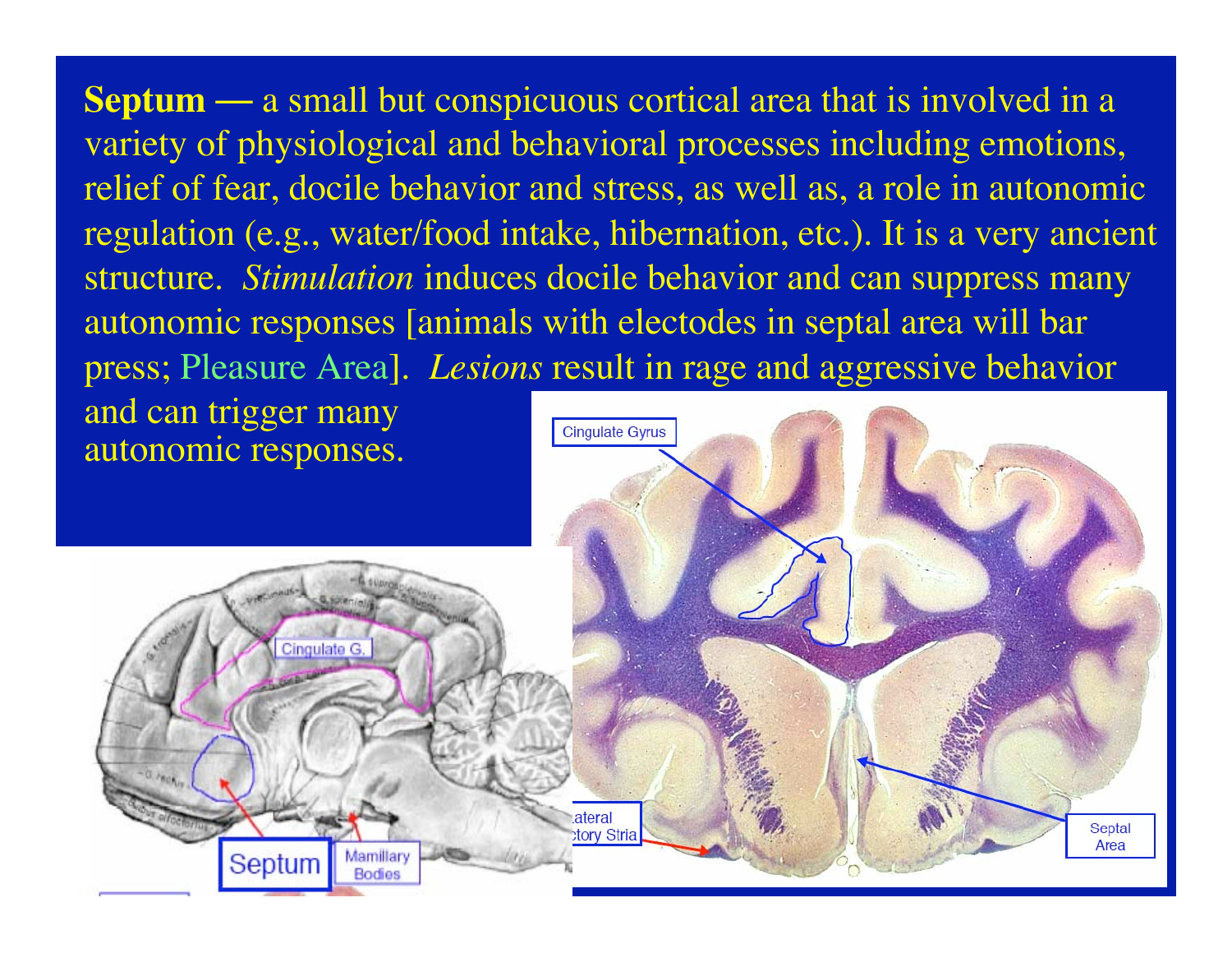**Amygdala** — a highly differentiated region near the temporal pole of the mammalian cerebral hemispere. It is a basal nucleus that is implicated in a bewildering variety of behavioral and regulatory functions. These include emotion and memory, social behaviors such as reproduction, fear and aggression, and modulation of the autonomic and neuroendocrine systems. Many amgdala effects appear opposite to those of the septum. For instance, *lesions* result in docile behavior, while *stimulation* produces rage and aggressive behavior. **Has ability to discern and express even subtle social-emotional nuances such as friendliness, fear, affection, distrust, anger, etc., and at a more basic level, determine if something might be good to eat.**

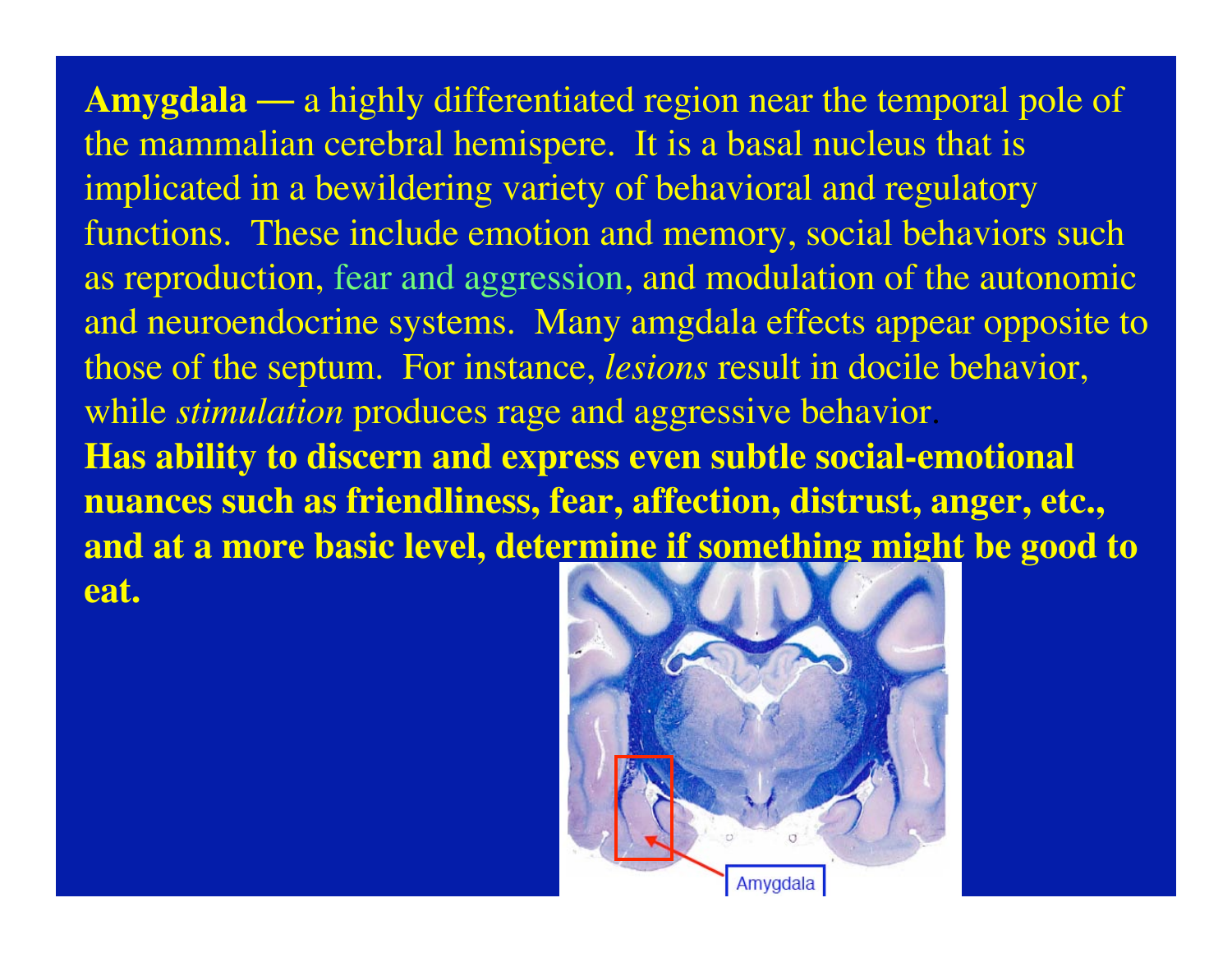**Hypothalamus** —The hypothalamus is the central core from which all emotions derive their motive force.

Because of its interconnections with other limbic structures, simulation of the hypothalamus produces many of the behaviors seen with stimulation of other limbic sites. Thus stimulation reveals rage and aggression sites as well as sites that produce cowering or docile behavior.

**Thalamus** — links the limbic system to the neocortex and provides a means by which sensory information can gain access to the limbic system.

**Rhinencephalon** (nose-brain) — includes the piriform lobe and olfactory bulb. It is concerned with olfaction and is a major component of the limbic system where it functions together with other limbic structures in affective behavior (urges, behavioral drives).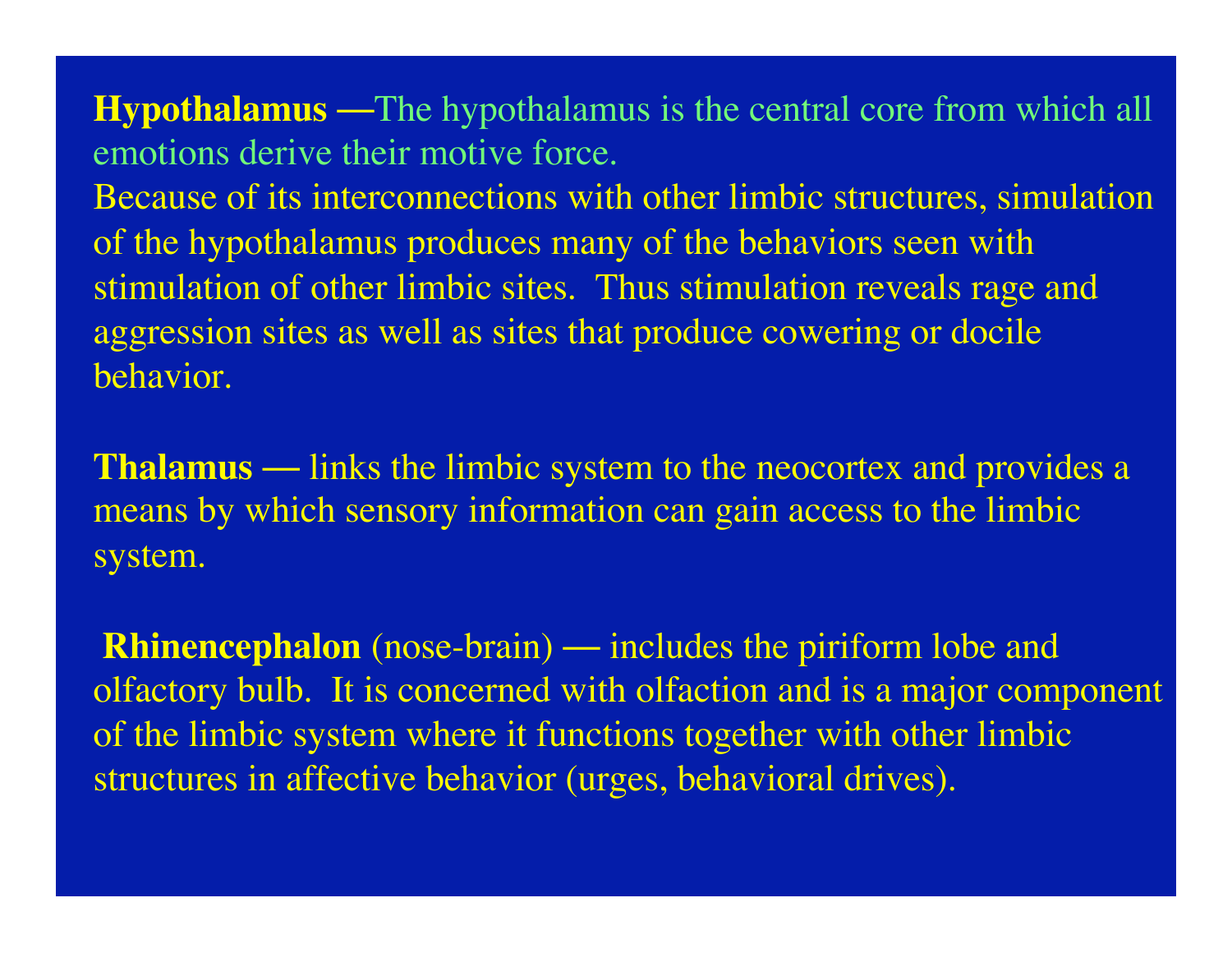# **Behavioral abnormalities are common in domestic animals and include in:**

- **1. Normal habits**
- **2. Personality**
- **3. Attitude**
- **4. Reaction to the environment**